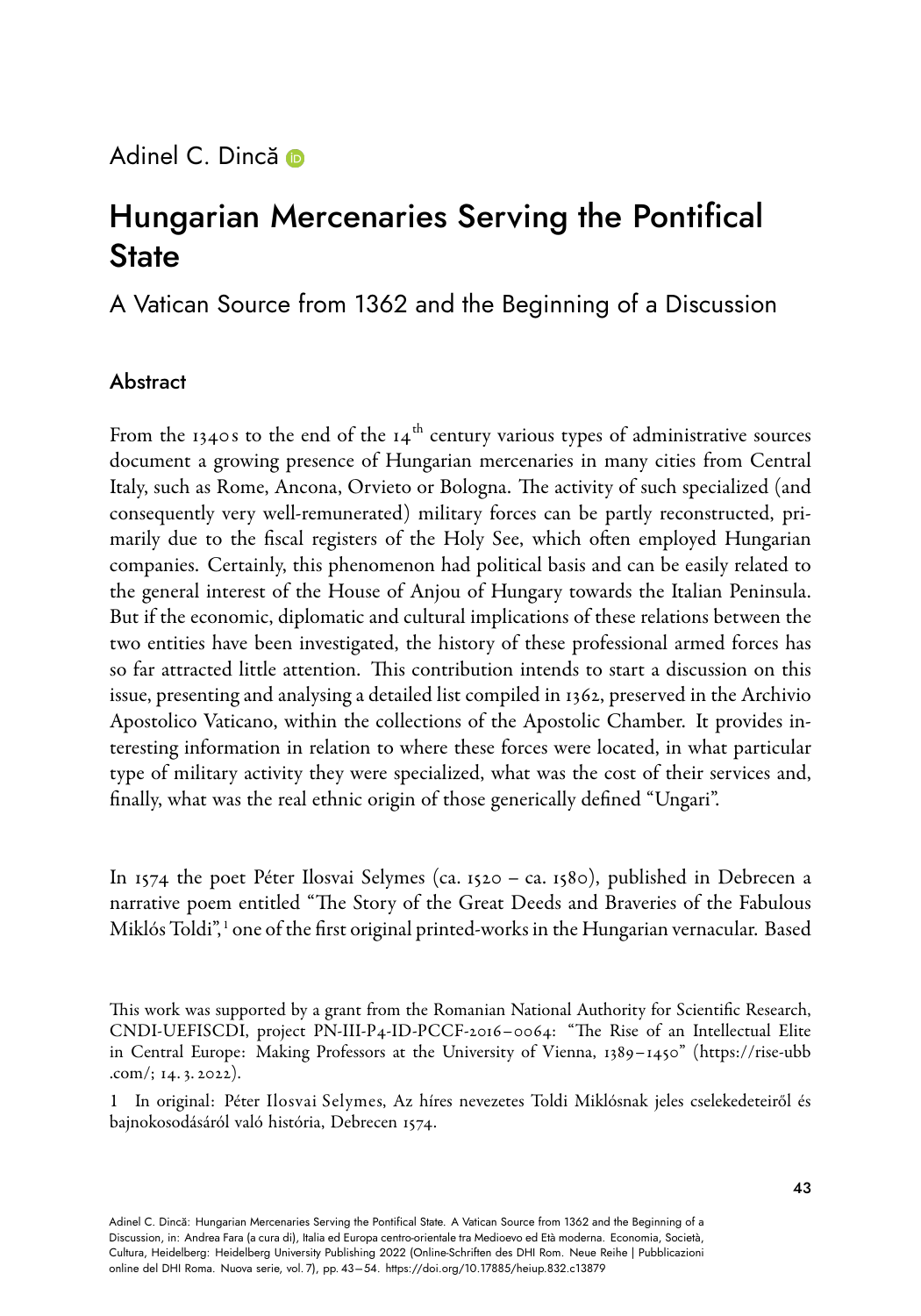on folklore, songs and stories circulating in the Eastern plains of Hungary (currently the Bihor-Sălaj area of Romania), the book followed, in a moralizing manner, the heroic deeds and romantic affairs of Miklós (Nicholas) Toldi, a courageous, strong and witty Hungarian soldier in the service of King Louis I of Hungary (5March 1326 – 10 September 1382), and a companion in his wanderings across Europe's battlefields, in Hungary, the Czech lands and Italy. The story proved to be quite popular, especially among the Hungarian youth, and the book was reprinted again and again during the  $17<sup>th</sup>$  and  $18<sup>th</sup>$ centuries. By the mid-19<sup>th</sup> century the details of the King's champion were still vivid, and inspired János Arany's (1817–1882) epic poem trilogy "Toldi, Toldi estéje" (Toldi's Night) and "Toldi szerelme" (Toldi's Love) published between 1846–1879.

Miklós Toldi was thus long regarded as a fictional character, until the late 19<sup>th</sup> – early 20<sup>th</sup> century, when Hungarian and Italian records<sup>2</sup> regarding "Nicolaus comes de Thodi Ungarus" have taken this individual out of legend and into historical reality. Toldi's portrait, re-constructed based on historical sources, tells a story just as spectacular as the heroic poems: he was probably a *familiarius* of Simon 'Móroc' Meggyesi (1326–1374), who served in the campaigns of Louis I to Naples from 1350 to 1355. Toldi was a member of the lesser nobility, mentioned as vicecount of Sáros county in 1351, and vicecount and *castellanus* of Bratislava (Pozsony; Pressburg) county in 1354. His Italian presence is documented during the 1363–1364 venture that King Louis I ordered for the defence of the Pontifical State. It did not take a long time to earn a reputation, as is proved by the fact that the most renowned company leader, John Hawkwood ( $_{1323}-_{1394}$ ) himself, requested Toldi to have their troops united. Thus, the Hungarian soldier became a mercenary and a contracted captain of the *Alba Societas* (or the White Company) in 1365. After quite a few adventurous years in the Italian Peninsula, Toldi returned home in early 1370 s and continued his career as head of Bihor county in 1375, and of Szabolcs County in 1383 and 1385. Documents subsequently mention him until 1390.

This original story of the modern 'hero' Miklós Toldi serves as an anecdotal episode illustrating the theme of the present investigation: the presence of Hungarian (considering here the medieval sense of the notion, comprising diverse ethnic groups from the Kingdom of Hungary) mercenaries in  $14<sup>th</sup>$  century Italy (again, anachronistically ac-

<sup>2</sup> For further details on the topic, see Elemér Mályusz, A Toldimonda történeti alapja [The Historical Basis of the Toldi-fable], in: Hadtörténelmi Közlemények 25 (1924), pp. 3-32; Emil Petrichevich Horváth, A nagyszalontai és feketebátori Tholdycsalád eredete [Origin of the Tholdy Family from Salonta and Batăr], in: Turul 51 (1937), pp. 74–81; Bertalan Korompay, Adalékok és jegyzetek a Toldimondához [Datas and Notes for Toldi's Legend], in: Irodalomtörténeti Közlemények 60,1 (1956) pp. 20–27; Amedeo Di Francesco, Toldi's Tale: A Hungarian Version of Chivalric Ideals, in: Hungarian Studies Review 17,2 (1990), pp. 31–38.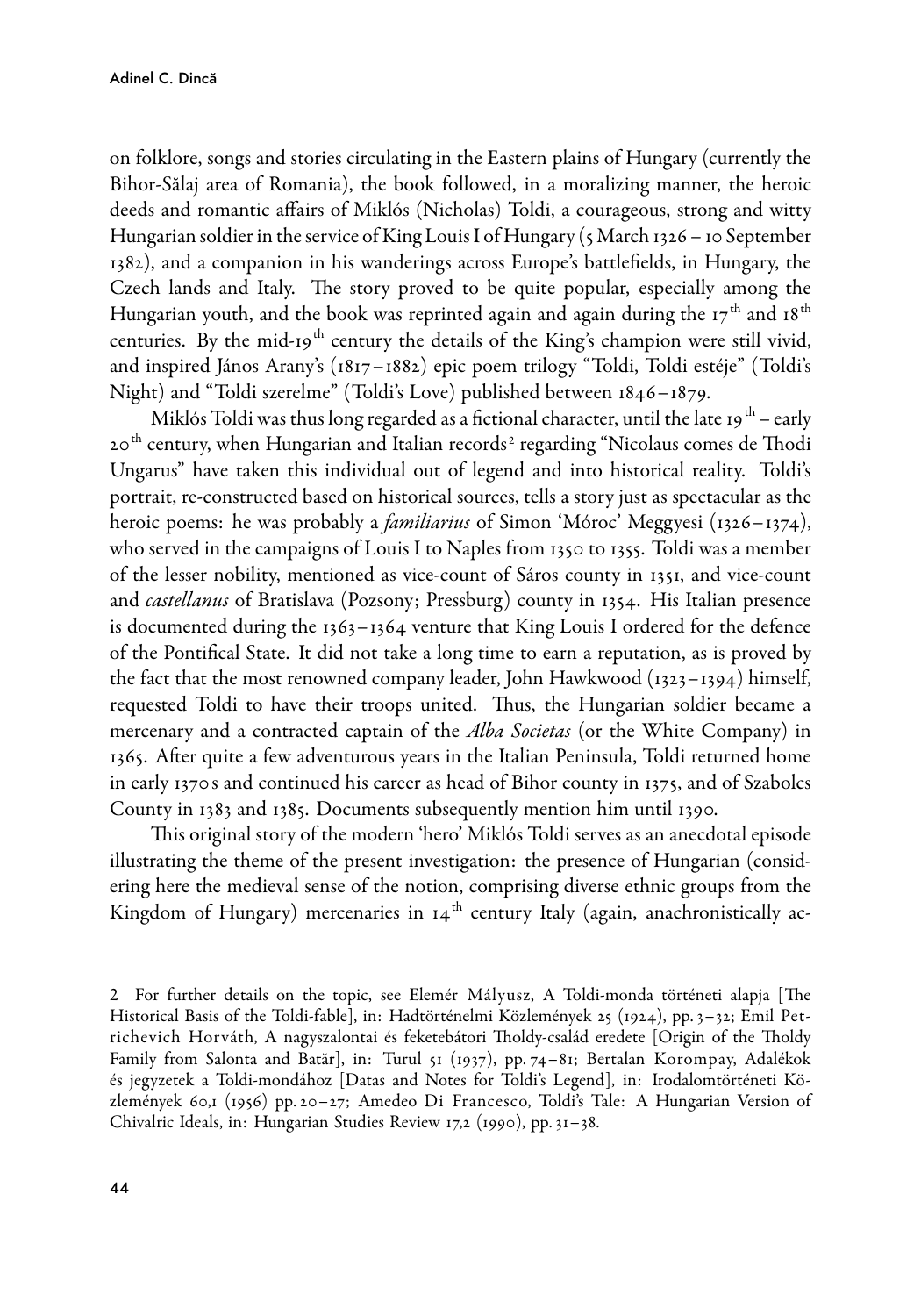knowledging the modern term to the medieval realities), more precisely in the service of the Pontifical State, and the reverberations of this source on future research-projects focused on Transylvania's history in the Middle Ages. <sup>3</sup> Foreign mercenaries did not keep their own account books or diaries. The main locus of their activities was outside town walls and often beyond the purview of official accounts. The indirect source in question<sup>4</sup> on this occasion, a 3–page record bearing the running title "Stipendia Ungarorum" in the upper margin of each page, describes the amounts paid between May and August 1362 by the Camera Apostolica to 16 marshals and constables – marescalchi and conestabili – and their units, payments made in cash. The scribe redacts the information in Latin mixed with Italian words, and, as will be shown further on, tries to transpose Hungarian names into their Italian equivalent.

But first, just a few words about the context of the issues and characters depicted in this source.

From around 1340 until the last decade of the  $14<sup>th</sup>$  century, written evidence of various types – royal charters, notarial instruments, letters, fiscal records issued by diverse officials – document an increasing presence of Hungarian mercenaries in several regions of Northern and Central Italy. Certainly, this phenomenon had political reasons and can be easily linked to the general interest of the Angevin House occupying the Hungarian throne towards the Italian Peninsula. But, while the economic, diplomatic or cultural consequences of these Hungarian-Italian relations have been frequently investigated, <sup>5</sup> the

4 Città del Vaticano, Archivio Apostolico Vaticano (= AAV), Camera Apostolica (= Cam. Ap.), Collectectoriae (= Collect.)  $455$ , fol.  $33r-34r$ : paper,  $37$  fol., Gothic cursive writing, on fol. 1r (modern hand) "Nomina stipendiorum existentium / Bononiae et in provincia Romaniolae", fol. 3r, 4r, 5v, 6v, 8v, 21v, 22–27, 36v, 37r–v empty; various watermarks. This record is mentioned in relation to other account-books compiled around  $1364$  by Angelo Tavernini, treasurer of the Patrimony of Saint Peter and collaborator of cardinal and papal legate Gil Albornoz, see Armand Jamme, Du journal de caisse au monument comptable: les fonctions changeantes de l'enregistrement dans le Patrimoine de Saint-Pierre (fin XIII°–XIV° siècle), in: Mélanges de l'École française de Rome – Moyen Âge 118,2 (2006), pp. 247–268, here p. 263, note 93. On the wider topic of Pontifical account-books and further bibliography, see Christine Schuchard, Die päpstlichen Kollektoren im späten Mittelalter, Tübingen 2000; Armand Jamme, De la banque à la Chambre? Les mutations d'une culture comptable dans les provinces de l'Etat pontifical (1270–1430), in: Armand Jamme / Olivier Poncet (Eds.), Offices, Ecrit et Papauté (XIII<sup>e</sup>–XVII<sup>e</sup> siècle), Roma 2007, pp. 97–251.

5 Enikő Csukovits, Magyarországról és a magyarokról. Nyugat-Európa magyar-képe a középkorban [On Hungary and on the Hungarians: The Image of Hungarians in Western Europe in the Middle

<sup>3</sup> The pieces of historical evidence under discussion in the present paper have not been published in any documentary corpus concerning the history of medieval Transylvania, edited either by Hungarian or Romanian scholars, over the past century.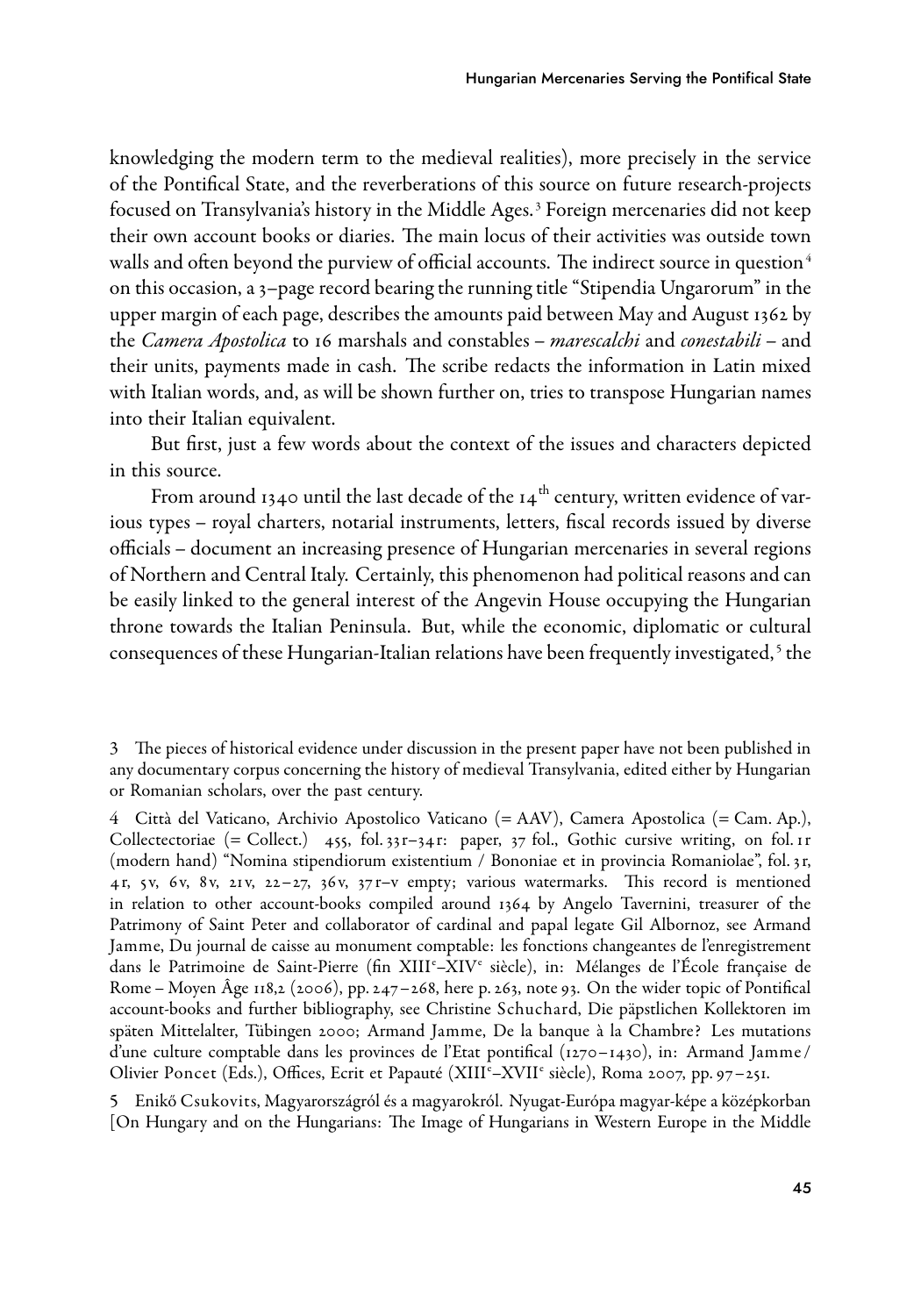history of the aforementioned professional armed forces has attracted so far very little attention. <sup>6</sup> Many documents, as yet not examined in detail but preserved in numerous Italian archives, contain rich references to the Hungarian military presence in the Apennine Peninsula during the  $14<sup>th</sup>$  century. These mercenaries, who had remained after the King's 1347–1352 campaigns to conquer the Kingdom of Naples (one of them led by Stephen Lackfi, Voivode of Transylvania)<sup>7</sup> operated mostly in the Northern regions of the Italian Peninsula.

The rivalry among the city-states of Italy and the Pontifical State attracted adventurers and soldiers, regardless of their nationality, in a quest to find their fortune in the service of one town or another. There were no clear-cut alliances in the long Italian conflict, Guelf and Ghibelline families and towns rapidly changing loyalties. The peace of Brétigny in 1360, that put an end to the Anglo-French hostilities,<sup>8</sup> also made thousands of English mercenaries move southwards in the service of pope Innocent VI (18 Decem-

Ages], Budapest 2015; Armando Nuzzo, Olasz-magyar diplomáciai kapcsolatok (1301–1550) [ItalianHungarian Diplomatic Relations (1301–1550)], in: Világtörténet 1 (2017), pp. 139–151; Katalin Prajda, Florentines' Trade in the Kingdom of Hungary in the Fourteenth and Fifteenth Centuries. Trade Routes, Networks, and Commodities, in: Hungarian Historical Review 6,1 (2017), pp. 36–58; ead., Network and Migration in Early Renaissance Florence. Friends of Friends in the Kingdom of Hungary (1378–1433), Amsterdam 2018.

6 Historians' interest in the mercenary companies dates from the  $19<sup>th</sup>$  century, and one of the first to cover the specific topic of Hungarian troops in the Italian Penninsula was Ercole Ricotti, Storia delle compagnie di ventura in Italia, Torino 1847, vol. 2, pp. 63–94. I must also mention the excellent paper of Pál Lukcsics, Magyar zsoldosok a pápaság szolgálatában a XIV. században [Hungarian Mercenaries Serving the Papacy in the  $14<sup>th</sup>$  Century], in: Hadtörténelmi közlemények 33,1 (1932), pp. 125–157, who based his investigation of the Introitus et Exitus (= Int. et Exit.) registers of the AAV, the Italian chronicles of the Florentine Filippo Villani and the Hungarians chronicles ( John of Târnave and "Chronicon Budense"). See also: Gyula Kristó, Az Anjou-kor háborúi [The Wars of the Angevin Era], Budapest 1988; Carla Corradi Musi, The Hungarian Military in Northern Italy during the Reign of Louis the Great, in: Hungarian Studies Review 17,2 (1990), pp. 11–20; Attila Bárány, The Communion of English and Hungarian Mercenaries in Italy, in: János Barta /Klára Papp (Eds.), The First Millennium of Hungary in Europe, Debrecen 2002, pp. 126–141; László Veszprémy, Az Árpád– és Anjou-kor csatái, hadjáratai [The Battles and Campaigns of the Arpadian and Angevin Eras], Budapest 2008; Attila Bárány, Nagy Lajos nápolyi hadjáratai és a Százéves Háború [Louis the Great's Neapolitan Campaigns and the Hundred Years War], in: László Pallai (Ed.), Emlékkönyv Barta János 70. születésnapjára, Debrecen 2010, pp. 25–39.

7 András W. Kovács, Voievozii Transilvaniei în perioada 1344–1359 [Voivodes of Transylvania between 1344–1359], in: Dumitru Țeicu /Rudolf Gräf /Adrian Magina (Eds.), Itinerarii istoriografice: Studii în onoarea istoricului Costin Feneşan, Cluj-Napoca 2011, pp. 37–65.

8 Alfred H. Burne, The Crecy War: a Military History of the Hundred Years War from 1337 to the Peace of Bretigny in 1360, Oxford 1955.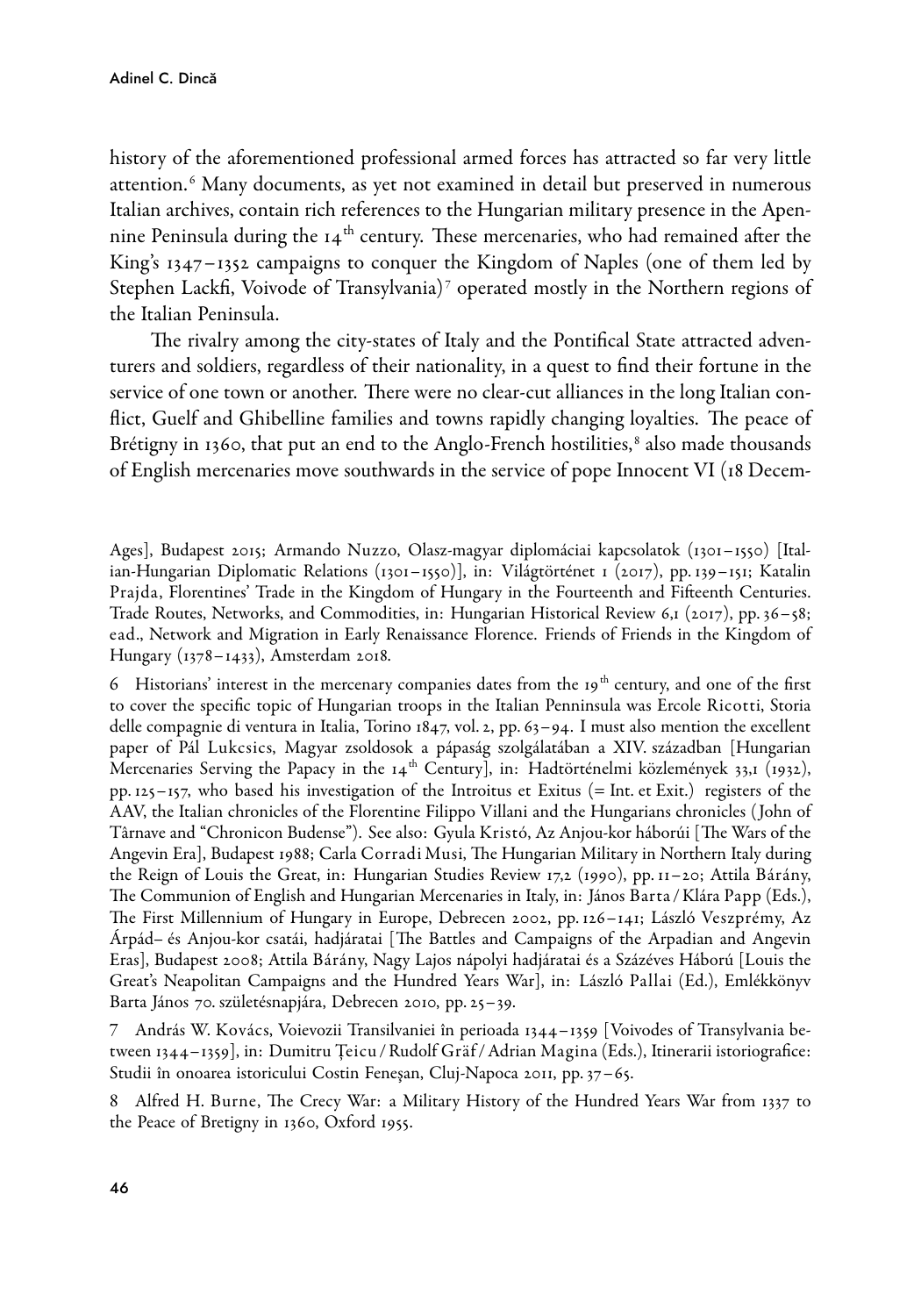ber 1352 – 12 September 1362), who diverted them from Avignon towards the political and military interests of the papacy in the Peninsula. <sup>9</sup> The commander of the English troops was John Hawkwood, the most successful military captain and perhaps the most well-known figure of his day.

According to contemporary sources, the Hungarians were considered, besides the Englishmen, the most relentless mercenaries, sometimes addressed to as the 'devils incarnated'.<sup>10</sup> The Hungarian soldiers formed in 1360 the company called *Magna Societas* Ungarorum, <sup>11</sup> under the command of Miklós Athinai from Voćin, Croatia ("Nicolaus filius Iohannis de Othim Comes et Capitaneus Generalis"), and his officers – marescallus and consiliarius – were István Becsei from Bečej, Serbia ("Stephanus filius Becche") and Mihály Oláh ("Michaelis dictus Elach") – probably from Transylvania or Slovakia. Medieval terminology makes it difficult to distinguish between nation and ethnicity in premodern times as the Latin terms *natio* (nation) and gens (people) were often used interchangeably. Sometimes, the native regions of Hungarian mercenaries are mentioned in lists of wages, such as "Petrus de Ardel" or "Michaelis de Ardel" (Erdélyi Mihály) mentioned in 1358 and 1359, <sup>12</sup> the same as "Michaelis dictus Elach" (Olach), in the *banderium* of Miklós Athinai in 1361.<sup>13</sup> In these cavalry units also served "Giorgius de Erdella /Ardale" (Erdéy /Transylvania), "Ladislaus de Dobocha" (Dăbâca, today in Transylvania, Romania) and "Salomon de Seghesvar" (Sighişoara, today in Transylvania, Romania). <sup>14</sup> The ethnicity is occasionally a distinctive mark, such as for "Andreas de

10 Bárány, The Communion (see note 6), p. 141.

12 Pál Lukcsics, Magyar zsoldosok Itáliában a XIV. században [Hungarian Mercenaries in Italy in the XIV Century], in: Turul  $3-4$  (1928), pp. 128–129 quotes the names of 28 Hungarian soldiers, collectors and scribes identified in AAV, Int. et Exit. 266, 268, 276, 279, among them "Valente Ungarus", "Johannes de Aram literatus", "Michael de Ardel".

13 Gusztáv Wenzel, Magyar diplomacziai emlékek az Anjou-korból [Hungarian Diplomatic Monuments from the Anjou Era], Budapest 1875, vol. 2, doc. 417.

14 Lukcsics, Magyar zsoldosok (see note 6), pp. 128, 144–145.

<sup>9</sup> William Caferro, Italy and the Companies of Adventure in the Fourteenth Century, in: The Historian 58,4 (1996), pp. 794–810; Duccio Balestracci, Le armi, i cavalli, l'oro. Giovanni Acuto e i condottieri nell'Italia del Trecento, Roma 2003; William Caferro, "The Fox and the Lion": the White Company and the Hundred Years War in Italy, in: Donald J. Kagay /Andrew Villalon (Eds.), Hundred Years War: A Wider Focus, Leiden-Boston 2005, pp. 179–210; id., John Hawkwood: An English Mercenary in Fourteenth-Century Italy, Baltimore 2006.

<sup>11</sup> Gyula Rázsó, A zsoldosintézmény kezdetei Magyarországon a XIV. században [The Beginnings of the Mercenary Institution in 14th Century Hungary], in: Hadtörténelmi Közlemények 7,2 (1960), pp. 107–143.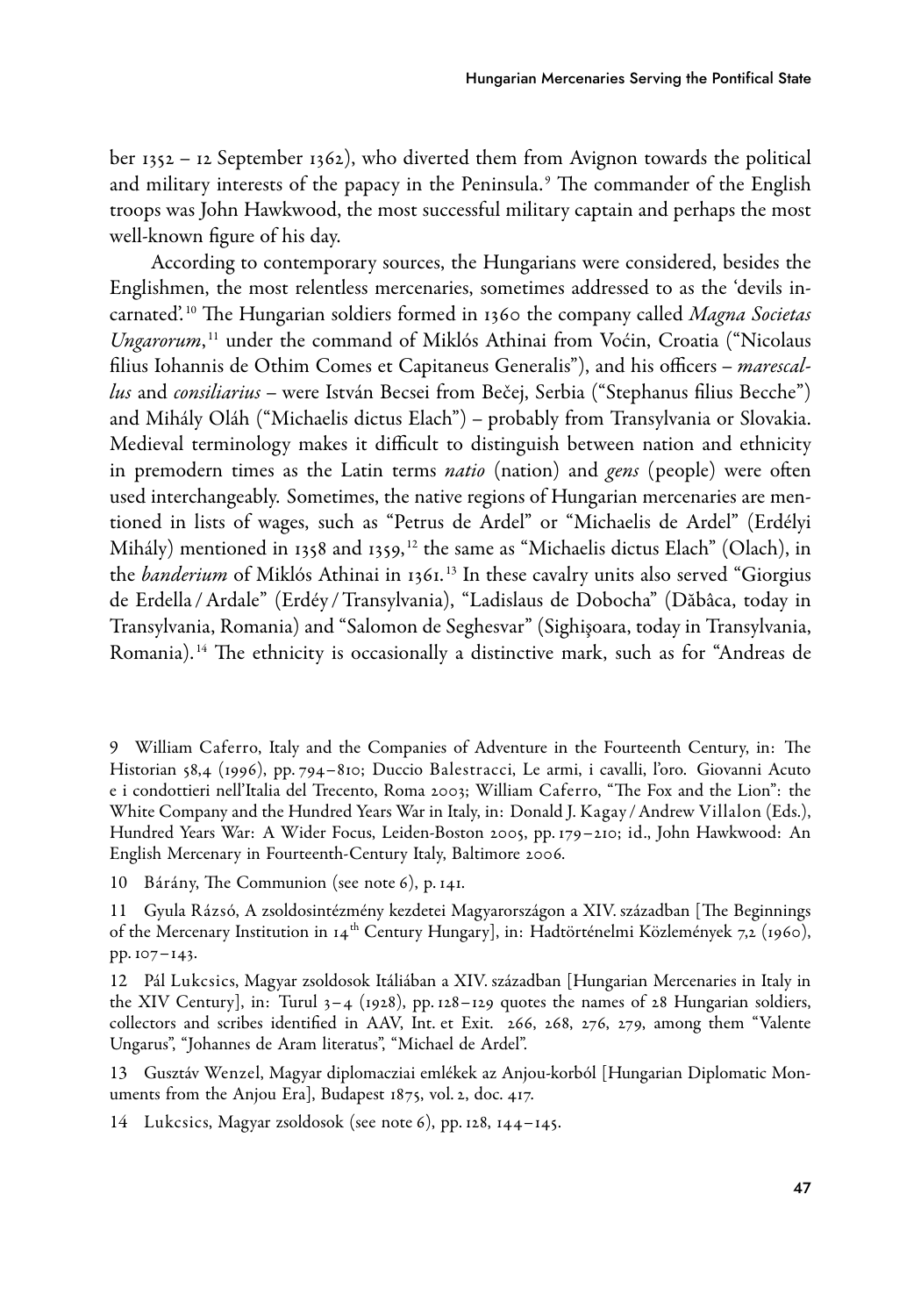Secullo" (Székely). <sup>15</sup> Nevertheless, the mercenaries were so ethnically diverse and came from so many parts of the Hungarian Kingdom, that under the name "Ungari" they might have been in great proportion Slav, Cuman, Bulgar, Tatar or Vlach from Slavonia, Serbia, Croatia and Transylvania. The various troops of stipendiarii allied themselves with or fought against each other according to their individual interest.

In 1361 Magna Societas Ungarorum signed a treaty<sup>16</sup> with King Frederick of Sicily (1355–1377) against the German company of Hanekken Baumgarten (Italian: Annichino di Mongardo), one of the captains of Konrad von Landau, the commander of the German mercenary Great Company. In the service of the Sicilian King, the Hungarians also vowed to protect the Pope and the papal territories from Avignon to Rome and Venice.<sup>17</sup> On April 22<sup>nd</sup>, 1363, this Hungarian contingent, allied with the Englishmen in the White Company, defeated Konrad von Landau's army, made up primarily of German and Hungarian mercenaries in the service of Milan's Visconti family, at the Battle of Canturina, North-West of Milan. It is said that the Hungarians in Landau's Great Company refused to fight their fellow countrymen in the White Company and withdrew from the field, thus leaving the Germans at a disadvantage. Even Landau lost his life. It is, however, a mistake to generalize and to consider the Hungarians soldiers motivated by political ideals in the modern sense of the term, or the German mercenaries' enemies of the Avignon papacy. The 26 "Introitus et Exitus"-registers and 10 "Collectorie"-volumes investigated at the beginning of the 20<sup>th</sup> century by German scholars<sup>18</sup> recorded over 750 names of German captains employed by the pope and active in the Italian Peninsula, together with an additional 1 400 cavalrymen over the entire  $14<sup>th</sup>$  century – they were often employed together with Hungarian detachments, probably due to their comple-

16 See note 13.

17 See additional details on the topic in Albert Sautier, Papst Urban V. und die Söldnerkompagnien in Italien in den Jahren 1362–1367, Zürich 1911; William Caferro, Slaying the Hydra-headed Beast: Italy and the Companies of Adventure in the Fourteenth Century, in: Donald J. Kagay /Andrew Villalon (Eds.), Crusaders, Condottieri and Cannon: Medieval Warfare in Societies around the Mediterranean, Leiden-Boston 2003, pp. 285–304; Kenneth Fowler, Great Companies, Condottieri and Stipendiary Soldiers. Foreign Mercenaries in the Service of the State: France, Italy and Spain in the Fourteenth Century, in: Miguel Ángel Ladero Quesada (Ed.), Guerra y diplomacia en la Europa Occidental: 1280–1480. Estella, 19a 23 de julio de 2004, Pamplona 2005, pp. 141–162.

18 Karl Heinrich Schäfer, Deutsche Ritter und Edelknechte in Italien während des 14. Jahrhunderts, Paderborn 1911.

<sup>15 &</sup>quot;Andreas de Secullo" was a tithe-collector mentioned in a notarial document issued in Bologna in 1360, see Edgár Artner, Hungary as Propugnaculum of Western Christianity. Documents from the Vatican Secret Archives (ca. 1214–1606), Budapest-Roma 2004, pp. 72–73, doc. 75.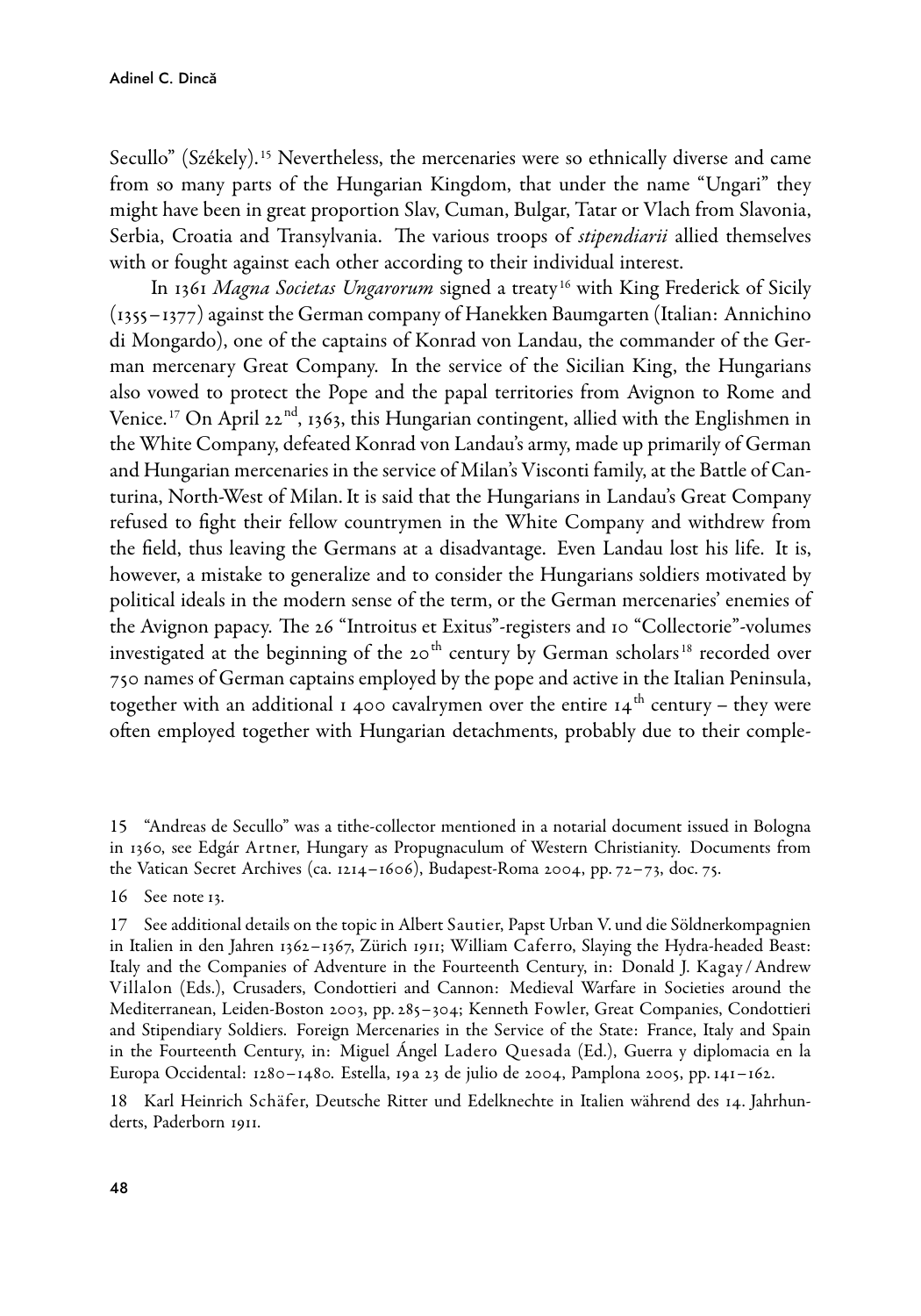mentary fighting techniques. As part of cosmopolitan companies, which were in fact small private armies under the allegiance of a *condottiere*, it is estimated that until 1365 about 1 600 to 2 000 Hungarians fought side by side with 4 000 Englishmen<sup>19</sup> in a long series of battles.

The Hungarian typical company was divided into small units, usually around 20 men and horses, all light cavalrymen and bowmen, who shot arrows from their mounts and accompanied a squad of heavily armoured horseman supported by a squire and page, commonly known as "Lancia" ('lance'). Five lances were usually combined to form a *posta* ('position'), and five *poste* formed a *bandieria* ('banner'). However, in  $14<sup>th</sup>$  century papal sources the term *posta / post(a)e* defines the unit formed by an equipped man and his horse, as explained in a papal register: "armigeri equites seu poste complete".<sup>20</sup>

Waging war was not a cheap endeavour.<sup>21</sup> The average cost of a *lancia*, a knight and accompanying auxiliaries doubled from the 1260s to the 1390s and spiked in the 1430 s to ten times the rate two centuries earlier. Budgets of the Camera del commune of Florence, together with the records of the Archivio Apostolico Vaticano (AAV, formerly ASV) show that in the middle of the  $14<sup>th</sup>$  century a German mercenary captain at the head of a 'banner' of 20 horsemen – the standard cavalry unit at the time – earned 30 florins a month. His cavalry men received 8 florins a month each. The captain's wage represented nearly double that of an Italian cavalry captain with the same size of unit. The wage of their Hungarian counterparts, the *conestabiles* (captains) and archers-cavalrymen (*postarii*) was about the same: 7 or 8 florins for the horsemen and 16 florins for a captain commanding a 19/20/21-men unit. As a comparison, the English captains earned around 50 florins, while common footmen earned around  $8 - 12$  florins a month. By 1380, John Hawkwood was cashing in 500 florins monthly from the Florentine Republic. The major difference in wages can be noticed only in the monthly instalments of the unit captains, while the soldiers were indemnified quite the same, regardless of their nationality, company or weaponry.

The Avignon Papacy was experiencing difficulties within its own Italian domain in the sixth decade of the *Trecento*. The departure from Italy to France in 1305 created a

- 19 Bárány, The Communion (see note 6), p. 141.
- 20 AAV, Cam. Ap., Collect. 463, fol. 305v.

21 The following assertions are based on William Caferro, Mercenaries and Military Expenditure: The Costs of Undeclared Warfare in XIV<sup>th</sup> Century Siena, in: Journal of European Economic History 23,2 (1994), pp. 219– 247; id., Warfare and Economy in Renaissance Italy, 1350–1450, in: Journal of Interdisciplinary History 39 (2008), pp. 167–209; id., The Florentine Army in the Age of the Companies of Adventure, in: Millars: Espai i historia 43,2 (2017), pp. 129–150.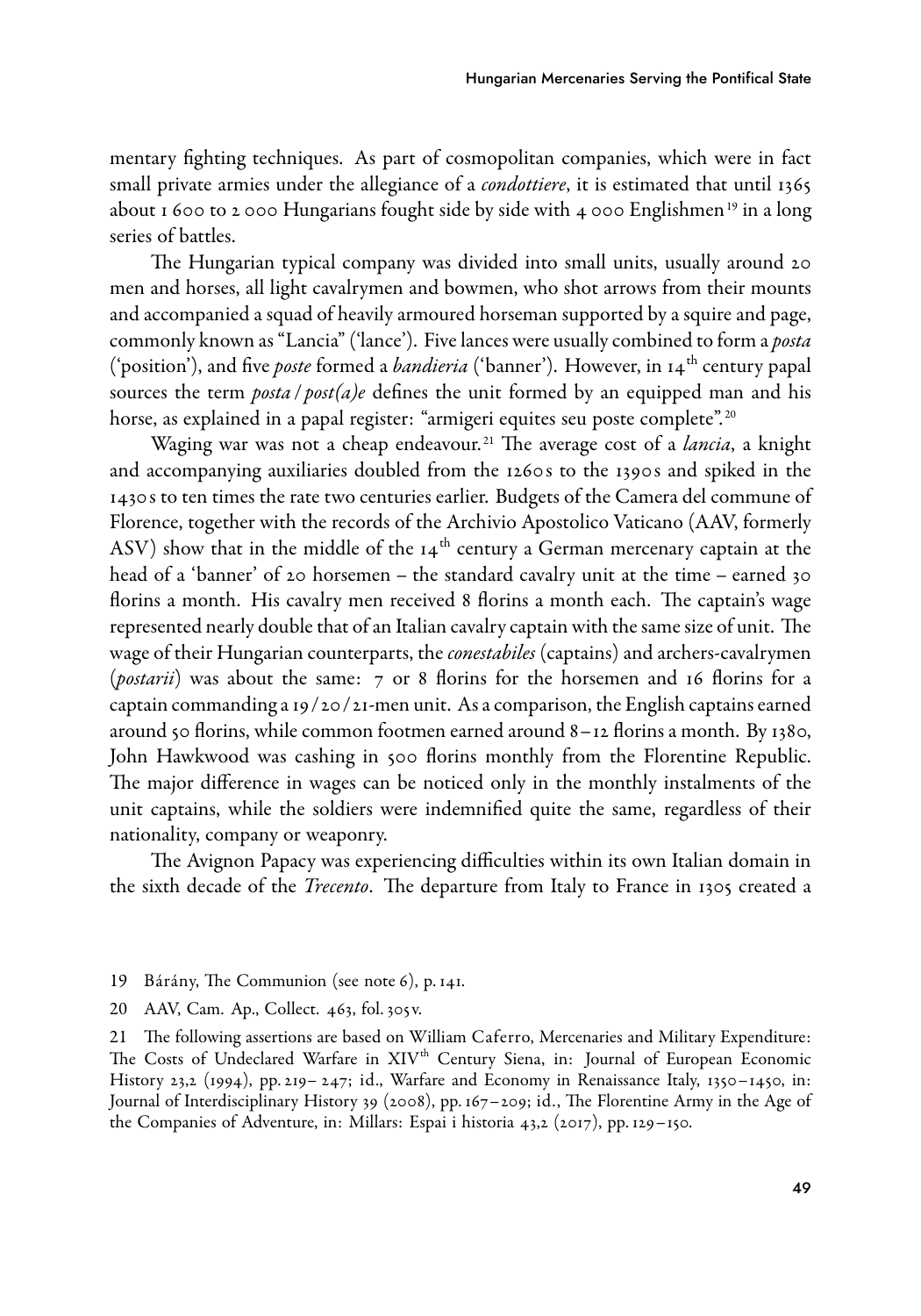power vacuum that was filled by local strongmen who often disobeyed papal authority and fought with one another. In 1353 the new Pope, Innocent VI, sent envoys to prepare the return of the papacy from Avignon to Rome. This implied an armed offensive against the ruler of Milan, Bernabò Visconti and the Ghibellines. The Italian party already had Hungarian mercenaries in their service so, when King Louis I, at the Pope's request, sent a sizable Hungarian mercenary contingent to relieve the besieged city of Bologna, Hungarians in both camps met face to face. Simon 'Móroc' Meggyesi was one of the Hungarian leaders – his cruel actions in battle gaining him in fact the nickname "Simone della morte". <sup>22</sup> Many Hungarians were captured after the 1360 battle at Bologna: in two deeds executed before a notary in 1361, preserved in Mantua, <sup>23</sup> as well as in another entry in the Vatican registers,  $24$  there are lists of Hungarian prisoners, as well as the coats of arms of their families. By the time Innocent VI died, on September 12<sup>th</sup>, 1362, the papacy and all related administrative papal institutions were still in Avignon, on French land.

In early 1362 most of the commercial, cultural and religious traffic was headed towards Avignon and the papal curia lodged there. Except for the pilgrim route, Rome was not exactly prosperous and had the aspect of a quasi-deserted town, with large uninhabited areas within the city walls. However, this fact did not impede Romans from waging war against their neighbouring settlements. During the rule of Lazarus de Cancellariis, senator of Rome in 1362, the Romans waged war with Velletri,<sup>25</sup> a commune now in the Metropolitan City of Rome, on the Alban Hills, in Lazio. They subdued the rebellious town in May 1362, tore down a portion of its walls, and carried its gates as trophies to Rome. Additionally, as another Vatican source suggests,<sup>26</sup> the troops

<sup>22</sup> Magda Jászay, Párhuzamok és kereszteződések. A magyar-olasz kapcsolatok történetéből [Parallels and Intersections. From the History of Hungarian-Italian Relations], Budapest 1982, p. 104; Pál Engel, Magyarország világi archontológiája, 1301–1457 [Secular Archontology of Hungary, 1301– 1457], 2 vols., Budapest 1996, vol. 2, p. 156.

<sup>23</sup> Mantova, Archivio di Stato, Archivio Gonzaga, b. 48: 12 November 1361; 12 December 1361; 9 January 1362; 22 July 1362; 25 June 1365, quoted in Corradi Musi, The Hungarian Military (see note 6), p. 14, 18.

<sup>24</sup> AAV, Cam. Ap., Collect. 202, fol. 12–13, Collect. 203, fol. 13.

<sup>25</sup> Ferdinand Gregorovius, History of the City of Rome in the Middle Ages, Cambridge 2010, pp. 405–406.

<sup>26</sup> AAV, Intr. et Ex. 266, quoted in Augustin Theiner, Codex diplomaticus dominii temporalis S. Sedis, Roma 1878, vol. 2, p. 402: "[1362] Die viii. April solvi Angelino magistri Iohannis de Viterbio apud Urbem, misso ad conducendum gentes equestres (Theotonicos et Ungaros) ad stipendia nove tallie militum Patrimonii, pro defensione terrarum Ecclesie in provincia Patrim. propter adventum Societatis Anechini de Monguardo, que dicitur ventura etc, 3. flor.".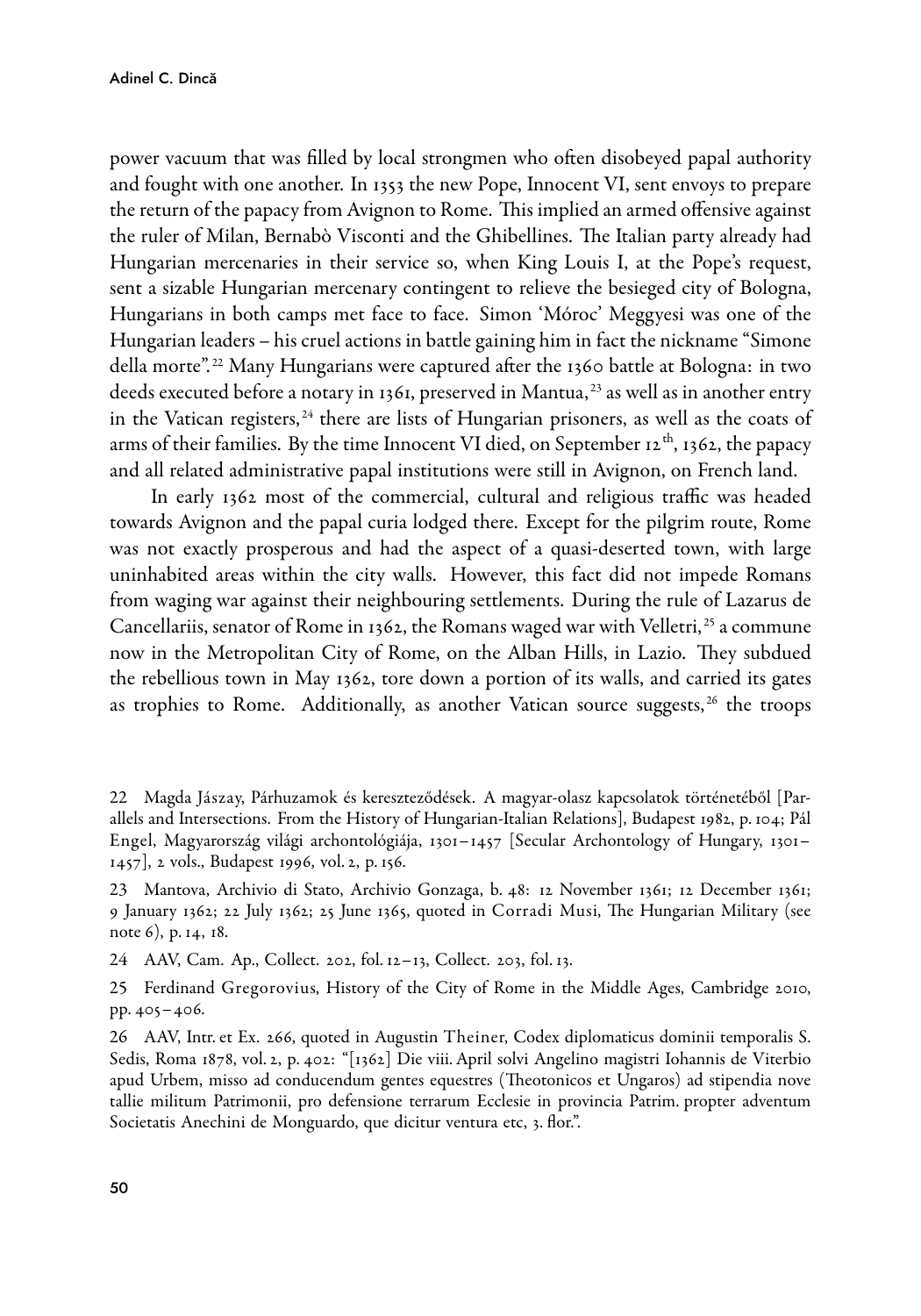of Hanekken Baumgarten were heading for Rome in April 1362, compelling Angelo Tavernini, treasurer of the Patrimony of Saint Peter between 1350–1376, to hire German and Hungarian soldiers for the defence of the Patrimony of Saint Peter. War outside the gates was complemented by internal unrest: in the summer of 1362 the commoner Lelius Bonadota (or Lello Pocadota) led a popular revolt against the Roman aristocrats,  $27$  and had them banished outside the city. Again, the German and Hungarian mercenaries were employed by the governor as a means to quell the disturbances.

Returning now to the source in question, the way in which information is structured within the register, doubled by the palaeographical considerations, indicates its affiliation with other documented account books drawn up by treasurer Angelo Tavernini.<sup>28</sup> An endorsement of this identification is given by the closing chapter of the register, on fol. 28v: "Stipendia mei thesaurarii. Ego Angelus thesaurarius secundus solvi …". The contents of the register, more precisely of the 3 pages in question, cover the wages of the Hungarian mercenaries who were stationed between May and August 1362 in Rome: the captain – marshal /  $marescalco$  – of the Hungarian troops, Iohannes Stephani, is mentioned in the first paragraph, with a monthly pay of  $70$  florins – a very high sum of money. His lieutenants, the *conestabili*, commanding each 19 poste (man and horse unit), receive 16 florins a month, a payment double to that of a *posta*: 8 florins ("8 florenos pro posta computata dicto conestabilo paga dupla pro parte sua mensis"). The list continues on the next two pages in the same manner, naming in total 15 Hungarian unit-leaders: "Sulcus Ianis, conestabilus et marescalcus", and lieutenants (conestabili) "Laurentius Symonis, Symon Georgii, Blasius Petri, Deonutius, Micle Panfn, Nicolaus Michelis, Iohannes Thomaxii, Iohannes Nicolai, Michael Georgii, Iohannes Egidii, Lancellectus Andriacii, Nicolaus Diaboli, Iulianus Stefani, Iohannes Martini". There is no mention of a notary or scribe, as one may find in a larger company. All payments are made in advance, in two-month instalments, until August 1362, totalling about 5.000 florins.

There is no indication in the 1362 list of the ethnicity or home-region or town of these Hungarian soldiers. The only name that might resemble a known and documented Hungarian captain of the *Magna Societas Ungarorum* (Szamosi Lancz / Lanzalottus de

<sup>27</sup> Samuel K. Cohn Jr., Lust for Liberty: The Politics of Social Revolt in Medieval Europe, 1200– 1425. Italy, France, and Flanders, CambridgeLondon 2008, p. 287, note 112; Carlo Ciucciovino, La cronaca del Trecento italiano. Giorno per giorno l'Italia di Albornoz dei Visconti Lacerata dalle compagnie di ventura, Roma 2016, vol. 3, p. 503.

<sup>28</sup> Samples of Tavernini's writing from AAV, Intr. et Ex. 266 and AAV, Registra Avenionensia 274 in Jamme, Journal de caisse (see note 4), pp. 261, 265 (facsimile of the folios in question). See also Theiner, Codex diplomaticus (see note 26), pp. 394–402, doc. 365.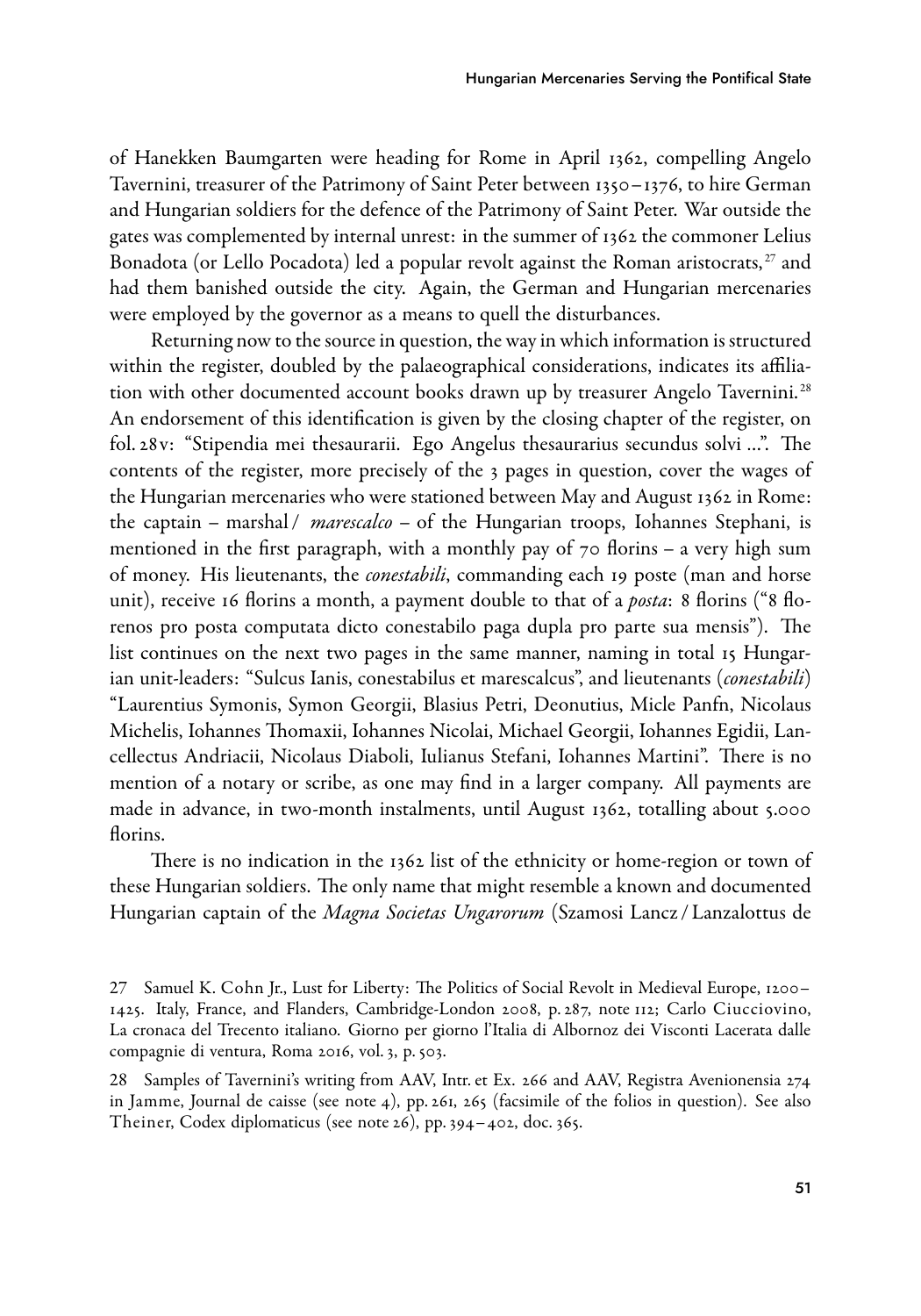Samosce), is Lancellectus Andriacii. The Hungarian name 'Lancz'<sup>29</sup> could have meant 'chain' or 'lancer' – a type of cavalryman who fought with a lance. However, the name resemblance between the two seems only a coincidence. "Diaboli" can be a nickname related to the ruthless military techniques of the Hungarian cavalry. The 15 names of Hungarian soldiers do not seem to be related to the Magna Societas Ungarorum either – this company had just signed a contract with the Florentine Republic, an ally of the papacy at that moment, on January  $18<sup>th</sup>$ ,  $1362<sup>30</sup>$  They may as well have been former soldiers left behind from the army of Nicholas Lackfi (?–1368), the leader of the Hungarian royal contingent that came in 1357 to the aid of the pope and had returned home in the spring of 1359. <sup>31</sup> Among other Hungarians mentioned throughout the investigated register, soldier "Iohannes Iohannis", <sup>32</sup> lieutenant and scribe "Iohannes de Aram Litteratus", <sup>33</sup> tithe collector "Andreas de Secullo" <sup>34</sup> or constable "Valente Ungarus" <sup>35</sup> also appear in various other contexts around 1353–1358. <sup>36</sup>

The most important information, missing from the 1362 record is the mission of the Hungarian mercenaries. The contracted sums of money are all related to a common form of salary or wage for a short term, with no reference to nourishment for men and horses, or clothing. There is also no indication of a bribe, such as was accustomed in other cities where records indicate sums varying from 2.000 to 10.000 florins offered to the captains of the companies, $37$  who were asked in return not to pillage the countryside and destroy crops. Were they in any way involved in the conflict between the Romans and the communards of Velletri? The role of the Hungarian light cavalry was to support

29 Lancz / Lanzallotus / Lancellectus may all be versions of Lancelot, one of the renowned Knights of the Round Table in the Arthurian legend. It is found used as a forename in England from the  $13<sup>th</sup>$ century onwards (see Elizabeth Gidley Withycombe, The Oxford Dictionary of English Christian Names, Oxford 1973, pp. 181–182). However, the Hungarian use of this name indicates a likely Italian influence (for the history of the personal names in  $14<sup>th</sup>$  century Hungary, see Mariann Slíz, Cult of Saints, Politics and name-giving in Angevin Hungary, in: Rivista Italiana di Onomastica 26,1 (2020), pp. 197– 211.

- 30 Wenzel, Magyar diplomacziai emlékek (see note 13), doc. 424.
- 31 He would become Voivode of Transylvania (1367–1368), just as his brother, Stephen (see note 7).
- 32 AAV, Cam. Ap., Collect. 455, fol. 13r.
- 33 Ibid., fol. 6r.
- 34 Ibid, fol. 6r and 12v.
- 35 Ibid., fol. 10v.
- 36 Lukcsics, Magyar zsoldosok (see note 6), pp. 128–130, 138, 140, 148. See also note 12.
- 37 See Caferro, Italy and the Companies of Adventure (see note 9), passim.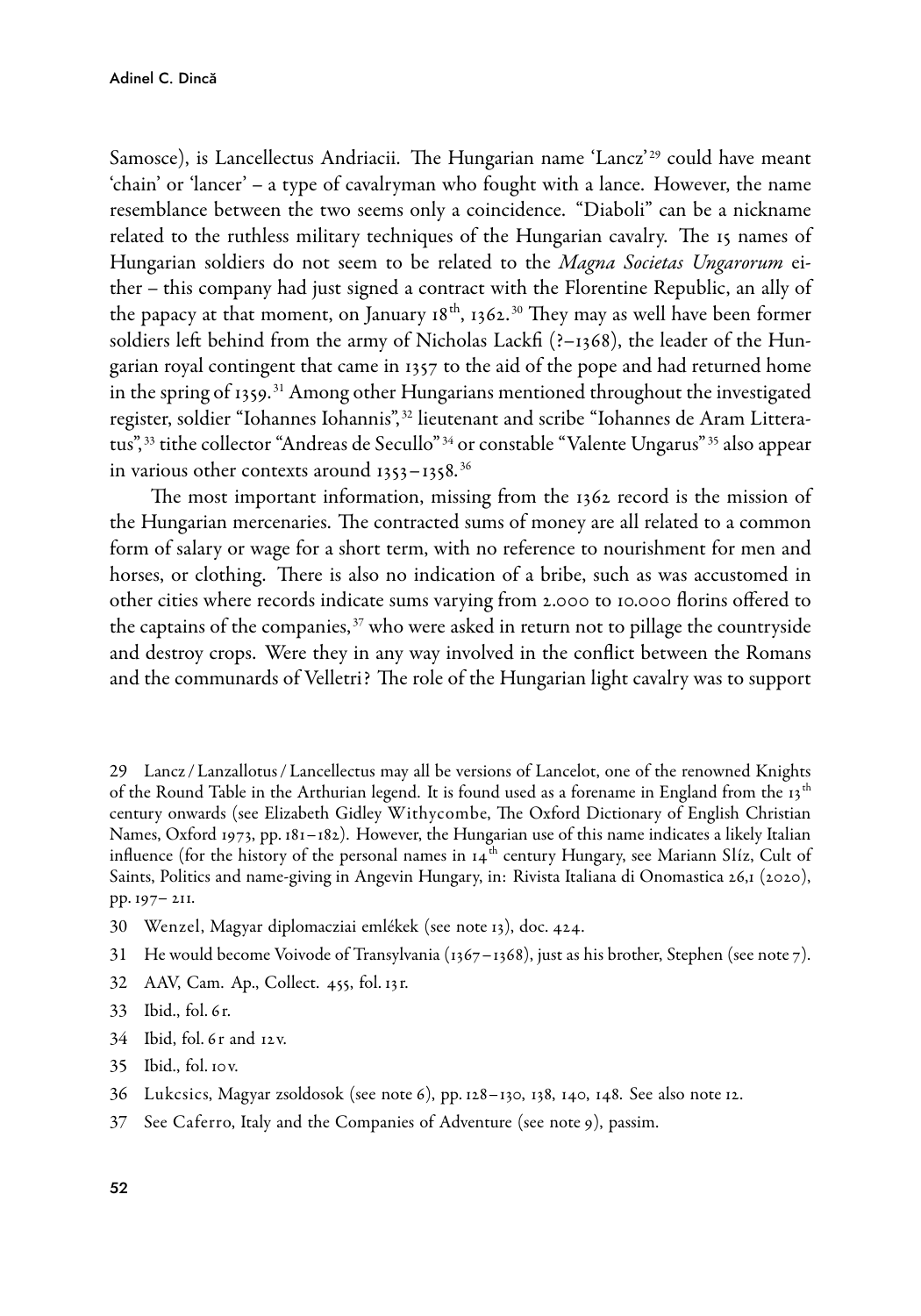the heavy armed units and foot soldiers, move quickly across the battlefield and shoot arrows at a considerable distance – taking this specific tactic into consideration, it would be difficult to imagine the horsemen involved in a siege operation, that involved tearing down stone walls, such as was the case at Velletri. Were they contracted alone, or in conjunction with their usual partners, the German or English soldiers? Since 1361 Arezzo, Cortona, Florence, Naples, and the Papacy had formed an alliance, presumably against the Milanese enemy. German-Hungarian troops had been sent on April 30<sup>th</sup>, 1362 to protect Bologna, as another papal register informs. <sup>38</sup> The specific presence of Hungarian mercenaries in this town is also documented by internal records for quite a while, till the late 1390s, because of the disturbance they created.<sup>39</sup> It seems so far that the Hungarian units in Rome were part of a larger, pontifical-remunerated, defensive force dealing with the deleterious effects of internal factors, and further investigation may reveal additional German / English infantry and heavy-cavalry units on the payroll of the Papal State, perhaps in preparation for an offensive campaign.

As the title of the present paper states, the aim of this outline is to initiate a discussion regarding the role of papal sources in the more accurate reconstruction of personalities and situations. The complexity of this specific type of record allows the apprehension of multiple vantage points: historians may emphasise the fiscal aspects present throughout the registers, the palaeographical quirks, the generous anthroponymical and archontological data, and numerous other features. Just to draw a parallel with the story of Miklos Toldi, the legendary hero descended into reality, one might add substance to another historiographical enigma, that of the two years spent by John Hunyadi / Iancu de Hunedoara in Italy around 1431–1433 among the soldiers supposedly sent by the Hungarian King Sigismund to assist Filippo Visconti, the ruler of Milan, against Venice. This information, taken for granted by modern scholars, $40$  is based on a sole mention

<sup>38</sup> AAV, Cam. Ap., Collect. 247, fol. 254v: "1362 April 30 solvi Angelino magistri Iohannis de Viterbio misso apud Urbem et ad partes Campanie ad conducendum gentes equestres Theotonicorum et Ungarorum ad stipendia domini … legati pro defensione civitatis Bononie et ad explorandum, quot gentes poterant reperiri in dictis partibus … 10 fl.".

<sup>39</sup> Information provided by Armand Jamme (CNRS, Lyon, France), who conducted research in various Italian archives. I would like to express here my gratitude for various suggestions to Dr. Jamme, as well as to Mihai Kovács (UBB, Cluj-Napoca, Romania).

<sup>40</sup> Florio Banfi, Hunyadi János Itáliai tartozkodása [ John Hunyadi's Italian Sojourn], in: Erdélyi Múzeum 5,39 (1934), pp. 261–273; Jászay, Párhuzamok és kereszteződések (see note 22), pp. 131– 132; Pál Engel, Hunyadi pályakezdése [Hunyadi's Early Career], in: id. (Ed.), Honor, vár, ispánság. Tanulmányok az Anjou-királyság kormányzati rendszerérl, Budapest 2003, pp. 512–526.